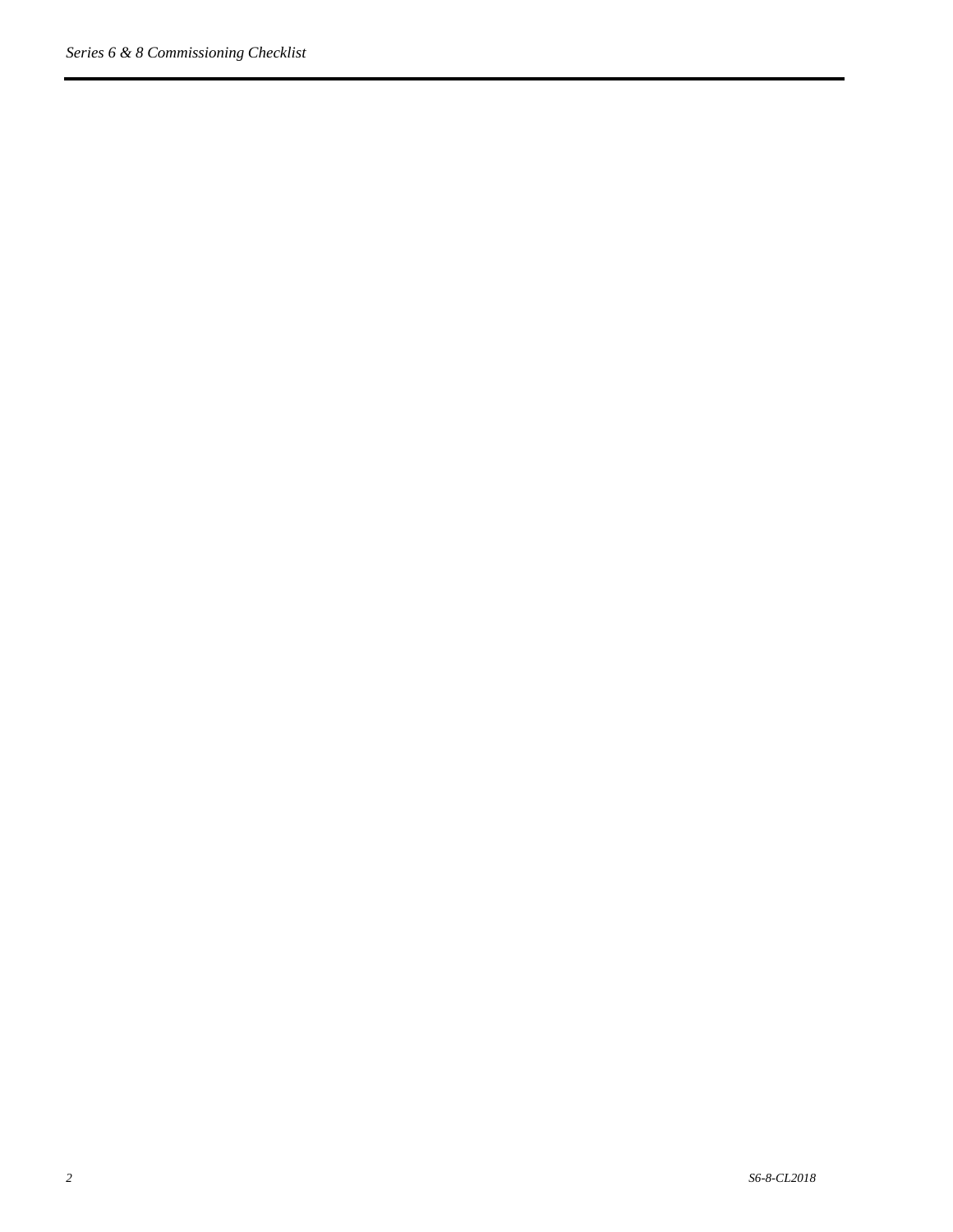## *Commissioning*



#### **WARNING!**

**Do not run this equipment for longer than 6 hours, or use this equipment for regular operation, in the absence of a heat load for which the system is designed. Failure to comply with these instructions or failure to follow the steps in this manual will void the manufacturer's warranty and may damage the equipment, or result in a reduced operating life of some components, leading to early equipment failure.** 



**Before switching on the unit, the following checklist should be completed by ClimateWorx authorized personnel only. Fail to do so may damage the unit and void warranty.** 

|           | Model no. :                                                                        | Serial no. | $\ddot{\phantom{a}}$ . The contract of the contract of the contract of the contract of the contract of the contract of the contract of the contract of the contract of the contract of the contract of the contract of the contract of |
|-----------|------------------------------------------------------------------------------------|------------|----------------------------------------------------------------------------------------------------------------------------------------------------------------------------------------------------------------------------------------|
| Client    | <u> 1986 - John Stein, maritan amerikan ba</u>                                     |            |                                                                                                                                                                                                                                        |
| Location  | design and the control of the                                                      | Unit no.   |                                                                                                                                                                                                                                        |
| Tested by | $\mathcal{L} = \{ \mathcal{L} \in \mathcal{L} \mid \mathcal{L} \in \mathcal{L} \}$ | Date       | <u> 1989 - Andrea Station Barbara, amerikan per</u>                                                                                                                                                                                    |

#### *General*



Switch off main power isolator and all branch circuit breakers/fuses.

- $\Box$  Remove all transit bolts and fixtures.
- T Check pulleys and belts alignment.
- $\Box$  Check proper belt tension.
- $\Box$  Check smooth rotation of blower wheels & bearings.
- Check drain pipe connected and fitted with 100mm minimum air trap.
- $\Box$  Verify water flows away freely from drain pipe.
- Check air filter fitted and direction of airflow pointing into the unit.
- Check all electrical connections are tight.
- Check main power and interconnecting control wires installed are suitably sized to cope with the imposed load marked on the unit serial plate.
- $\Box$  Check thermal overload relays are set to motor serial plate current.
- Verify any short circuit in power branch circuits and control transformer circuits.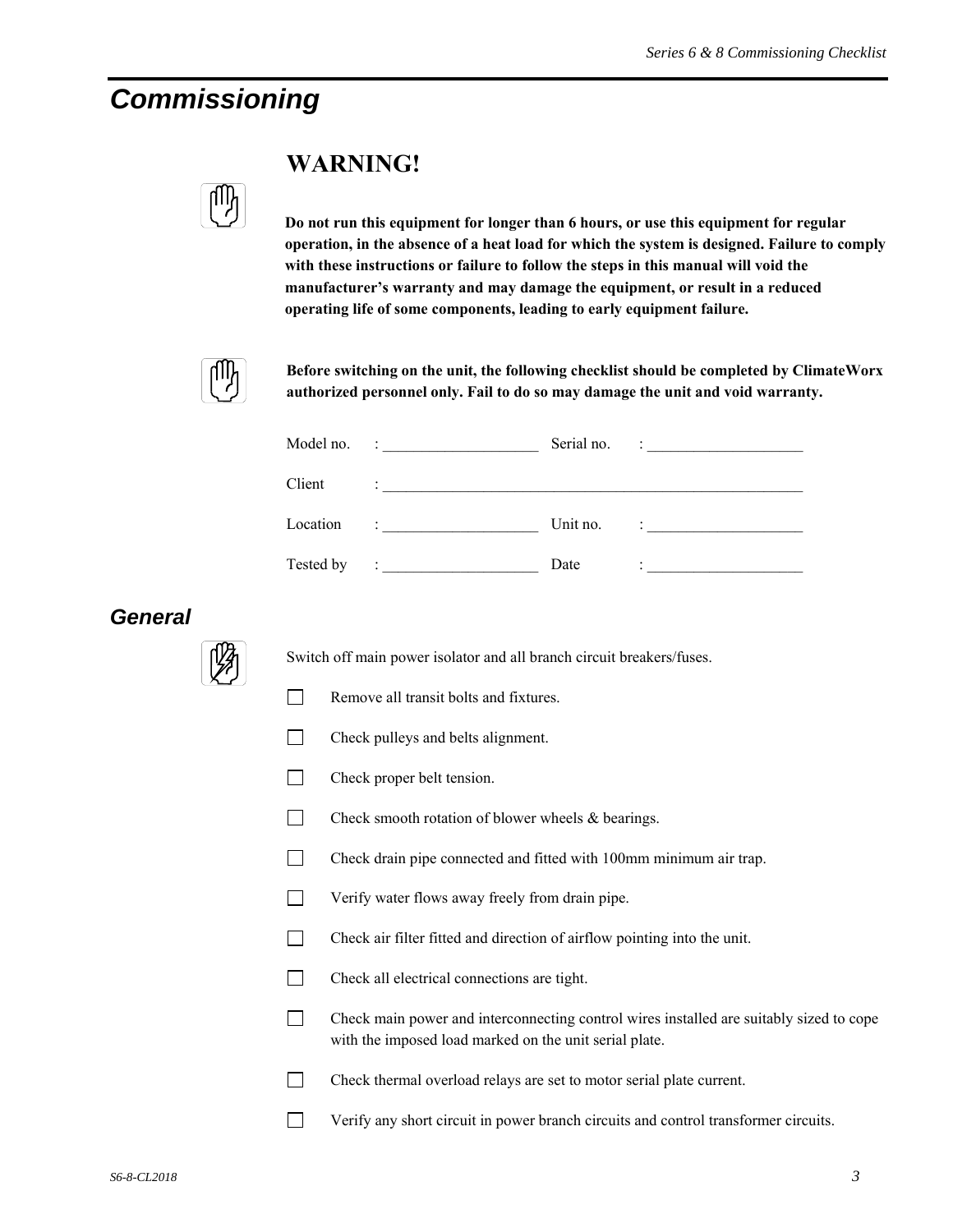Check supply voltage within  $\pm$  10% of the values marked in the unit serial plate.

| Record supply voltage : L1 - L2 : |             |  |
|-----------------------------------|-------------|--|
|                                   | $L2 - L3$ : |  |
|                                   | $L3 - L1$ : |  |



The main fan and motor will start after the following procedure. Make sure the fan and motor is ready to run.

Switch on the control transformer and main fan circuit fuses/breakers, and power up the unit. The unit is factory programmed to automatic startup when power applied. Manually turn on the unit if necessary.

 Check that rotation direction of the fan is correct. Interchange two power wires if the rotation is reversed.

Record the input and output voltage of transformers :

| Transformer TX1 -                                | Primary                     | $\mathbf{1}$ , and $\mathbf{1}$ , and $\mathbf{1}$ | V | A |
|--------------------------------------------------|-----------------------------|----------------------------------------------------|---|---|
|                                                  | Secondary tapping 1: V      |                                                    |   | A |
|                                                  | Secondary tapping 2 : $V$ V |                                                    |   | A |
| Record the main fan motor running current : L1 : |                             |                                                    | A |   |
|                                                  |                             | L2:                                                | A |   |
|                                                  |                             | L3:                                                | A |   |
| Test "Low airflow" alarm                         |                             |                                                    |   |   |

- Test "Low airflow" alarm.
- Test "Filter dirty" alarm.
- Review Voltage % reading on page 1 of settings. If the reading is less than 95% or greater than 105% go to the setting page 6, log in with level 1 password and scroll down until you get to item "Volt adjust". Adjust this setting until the reading on page 1 of settings is within the range above (adjusting up decreases percentage on readings and adjusting down increases percentage on readings).

#### *Chilled water circuit*



Switch off main isolator and all branch circuit breakers/fuses.

Check chilled water supply pipe fitted and direction of water flow correct.

- Check any sign of water leak.
- Check air purged from the cooling coil.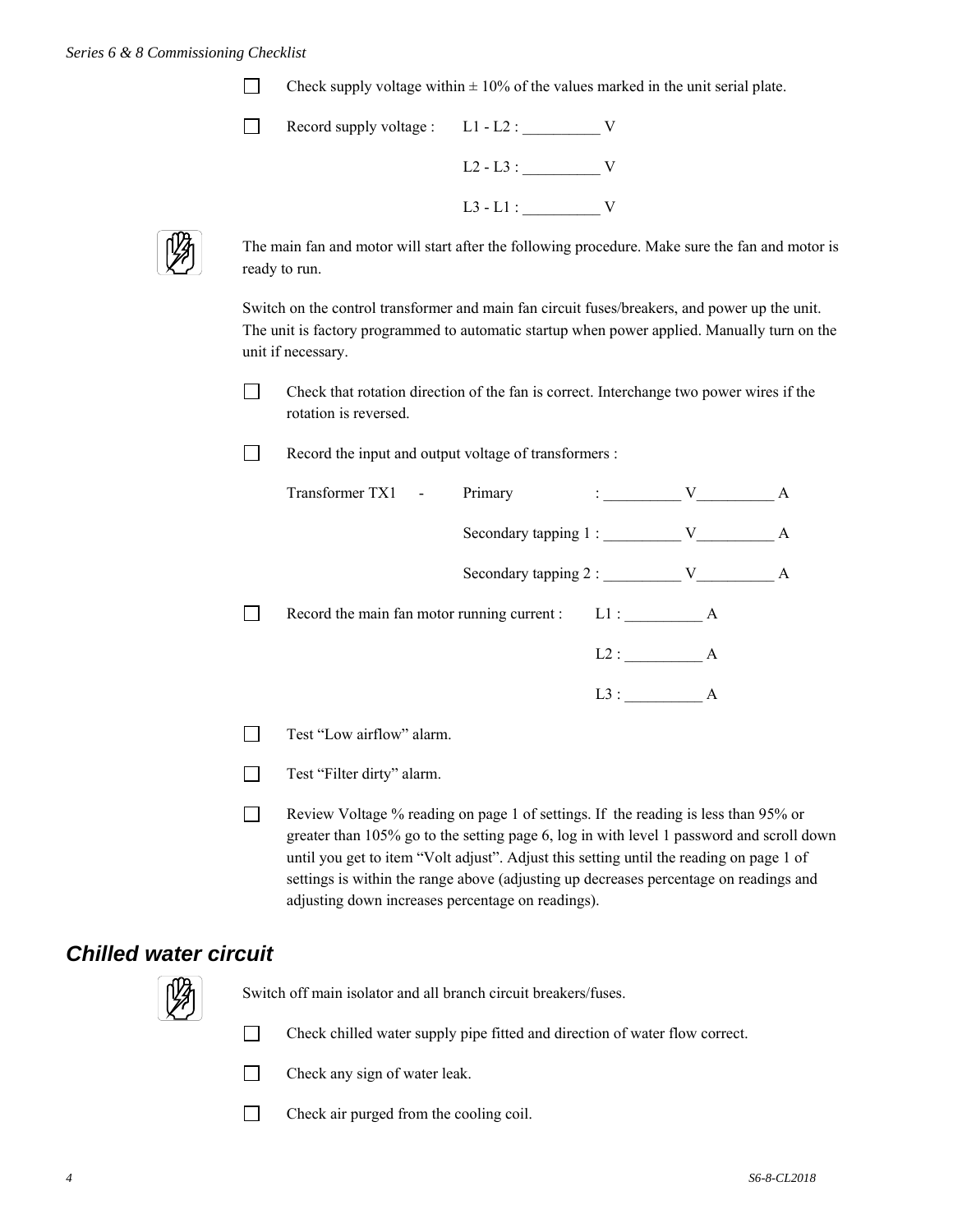Check valve manual override operation.  $\Box$ 

Switch on the main isolator and control transformer circuit breakers/fuses. Switch to {Testmode} tab and move cursor to cooling analogue output symbol (see User guide for details).

- $\Box$  Press the "Auto" selection box to switch to manual override operation.
- $\Box$  Adjust the output to 0% by pressing the "-" key and check the chilled water valve at fully closed position.
- $\Box$  Adjust the output to 50% by pressing the "+" key and check the chilled water valve at half open position.
- Adjust the output to 100% by pressing the "+" key and check the chilled water valve at fully open position.
- Press the "Auto" selection box to return the output to automatic operation.

#### *Air-cooled condenser*



Make sure the main isolator on the condenser power box is switched off.



T Check that condenser fans rotate freely.



Record supply voltage :  $L1 - L2$  :  $V$ 

 $L3 - L1 :$  V

Insert a jumper wire on the condenser interlock terminals. Switch on the main isolator on the condenser power box.

 Check the rotation direction of the condenser fans. Interchange two power wires if the rotation is reversed.



Fan 1 -L1 : <br>A L2 : <br>A L3 : <br>A

Fan 2 -L1 : \_\_\_\_\_\_\_\_\_\_ A L2 : \_\_\_\_\_\_\_\_\_\_ A L3 : \_\_\_\_\_\_\_\_\_\_ A

Fan 3 -L1 : <br>A L2 : <br>A L3 : <br>A

Record the cut in pressure settings of the condenser fans

| Stage<br>1<br>$ -$ | <b>ns10</b> |
|--------------------|-------------|
|                    |             |

| Stage | DS12 |
|-------|------|
|       |      |
|       |      |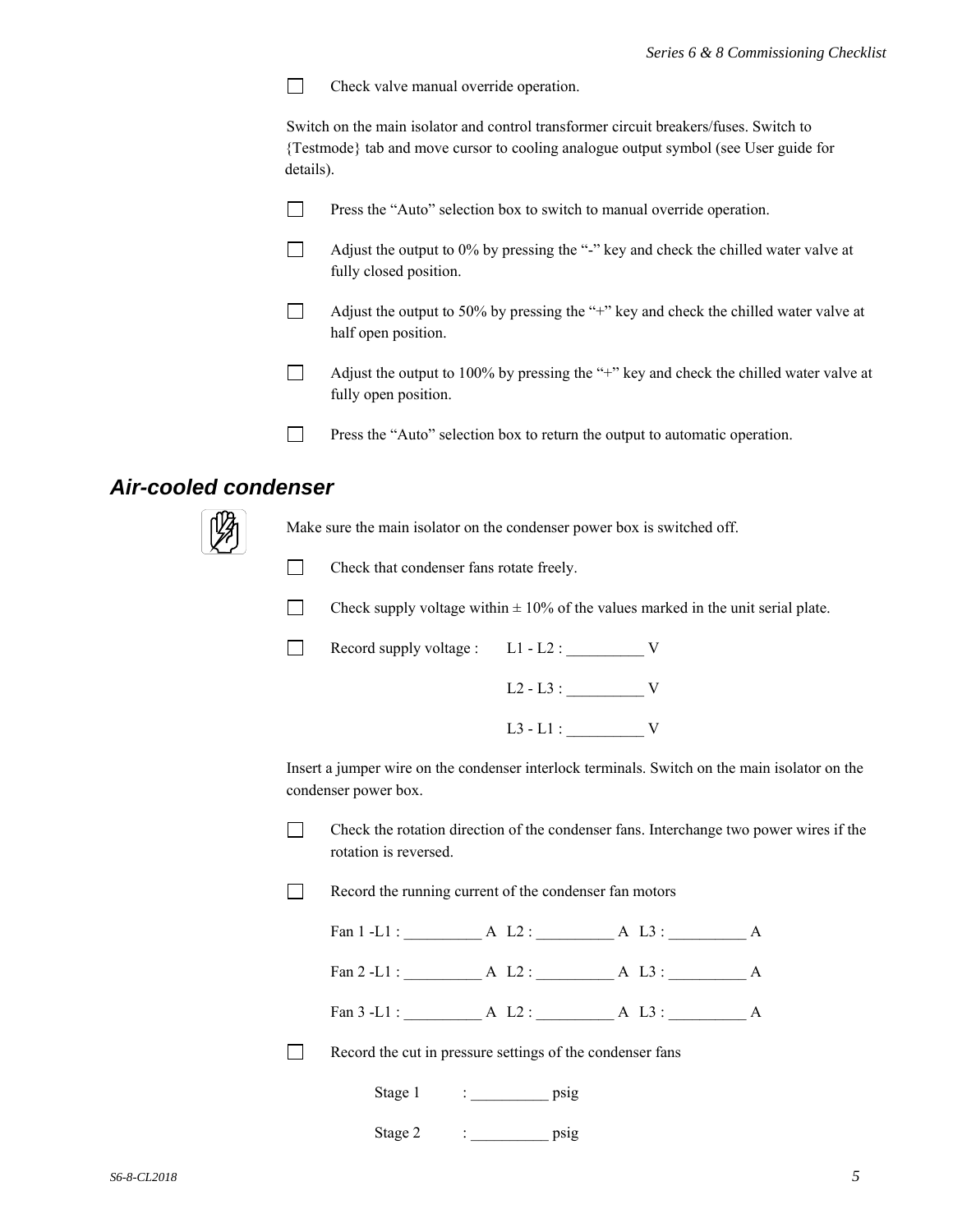Switch off the main isolator and remove jumper wire. Switch on main isolator again for commissioning of the refrigeration system.

#### *Refrigeration system*



 $\Box$ 

П

Check for signs of oil leak

Check refrigerant lines

Follow the instruction in the section "Charging" in the Installation guide to properly charge the refrigeration circuit if this has not been done already. It is generally the responsibility of the installing contractor to assure the proper charging of the system.



Follow the instruction in the section "Refrigerant Pipe work Installation" in the Installation guide to ensure the proper placement of traps in the pipe work, proper pipe sizes have been used and that the lines have been connected properly (hot gas to hot gas, liquid to liquid etc.).

**Cooling Only:** Switch on main power isolator to turn on the unit. Adjust the temperature setpoint to energize the compressor. Ensure humidity setpoint is well above actual to ensure dehumidification demand is zero.

Record the compressor operating pressures:

Normal refrigerant operating pressures at  $22^{\circ}$ C (72 $^{\circ}$ F), 50% R.H are:

R-22 : Suction Pressure 65 to 70 psig / Discharge Pressure 235 to 265 psig

R-407C: Suction Pressure 65 to 70 psig / Discharge Pressure 255 to 285 psig

 Note: Discharge pressure may vary with outdoor ambient conditions. Adjustment to the low ambient control device (regulating valve, manual bypass valve if equipped, condenser fan speed control or condenser ORI valve) may be necessary.

| Discharge |  | Temperature |  |
|-----------|--|-------------|--|
|           |  |             |  |

Suction : \_\_\_\_\_\_\_\_\_\_\_ psig Temperature : \_\_\_\_\_\_\_\_\_\_\_ ° C (at compressor suction port)

Liquid Line : \_\_\_\_\_\_\_\_\_\_\_ psig

Filter Drier Entering Temperature : \_\_\_\_\_\_\_\_\_\_ C Leaving Temperature : \_\_\_\_\_\_\_\_\_\_ C

Record room conditions:

| $\frac{0}{0}$<br>Humidity |
|---------------------------|
|                           |

Record the superheat: Normal superheat is  $10-12^0F(10-15^{\circ}F$  at Compressor)

 $\rm ^oF$ 

Record the subcooling: Normal subcooling is  $12-19^0F$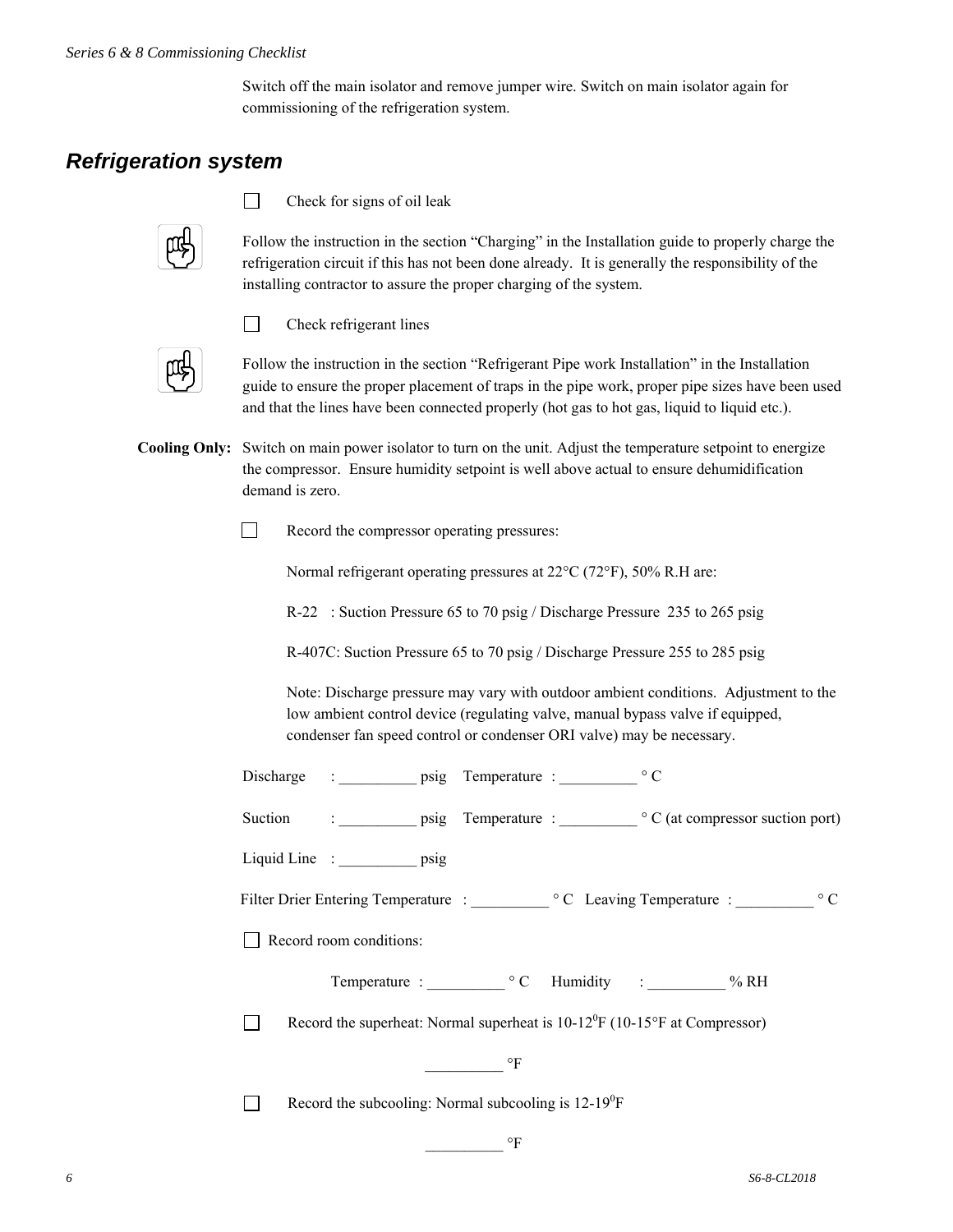Record the compressor running current



- 
- $\Box$  Check for touching Pipes

Once charging and adjusting of the refrigeration circuit is complete make sure that all pipes, distributor tube and capillary lines are not in contact with each other or other objects that will result in premature failure from wear. It is the responsibility of the installing contractor to assure this step has been followed.

#### **SERIES 6 Only**

- **Dehum. Only:** Adjust the humidity setpoint down to energize the rapid dehumidification cycle. Adjust temperature setpoint above actual to ensure cooling demand is zero.
	- Record the compressor operating pressures: Normal suction pressure should change by 5- 8 psig for air cooled units and  $3 - 5$  psig for liquid cooled units when operating in dehum mode.

|                        | $\,{}^{\circ}\mathrm{F}$<br>Discharge : psig<br>Temperature :                                                                                                                                                                                                                                                                  |
|------------------------|--------------------------------------------------------------------------------------------------------------------------------------------------------------------------------------------------------------------------------------------------------------------------------------------------------------------------------|
|                        | Suction<br>$\frac{1}{2}$ $\frac{1}{2}$ $\frac{1}{2}$ $\frac{1}{2}$ $\frac{1}{2}$ $\frac{1}{2}$ $\frac{1}{2}$ $\frac{1}{2}$ $\frac{1}{2}$ $\frac{1}{2}$ $\frac{1}{2}$ $\frac{1}{2}$ $\frac{1}{2}$ $\frac{1}{2}$ $\frac{1}{2}$ $\frac{1}{2}$ $\frac{1}{2}$ $\frac{1}{2}$ $\frac{1}{2}$ $\frac{1}{2}$ $\frac{1}{2}$ $\frac{1}{2}$ |
|                        | Record room conditions:                                                                                                                                                                                                                                                                                                        |
|                        | Temperature : <sup>o</sup> C Humidity : % RH                                                                                                                                                                                                                                                                                   |
|                        | Record the compressor running current                                                                                                                                                                                                                                                                                          |
|                        | L1: $A$ L2: $A$ L3: $A$                                                                                                                                                                                                                                                                                                        |
|                        | Compressor: Test "Low pressure" alarm.<br>$\Box$                                                                                                                                                                                                                                                                               |
|                        | Compressor: Test "High pressure" alarm.                                                                                                                                                                                                                                                                                        |
|                        | Reset temperature and humidity setpoints.                                                                                                                                                                                                                                                                                      |
| <b>Electric heater</b> |                                                                                                                                                                                                                                                                                                                                |
|                        | Switch on main isolator, control transformer, fan and heater circuit breakers/fuses only. Adjust<br>temperature setpoint to energize the heaters.                                                                                                                                                                              |
|                        | For SCR controlled and step controlled reheat:                                                                                                                                                                                                                                                                                 |
|                        | Switch on the main isolator and control transformer circuit breakers/fuses. Switch to<br>{Testmode} tab and move cursor to heating analogue output symbol (see User guide for<br>details).                                                                                                                                     |
|                        | Press the "Auto" selection box to switch to manual override operation.                                                                                                                                                                                                                                                         |
|                        | Adjust the output to 35% by pressing the "+" key and check the heater current and                                                                                                                                                                                                                                              |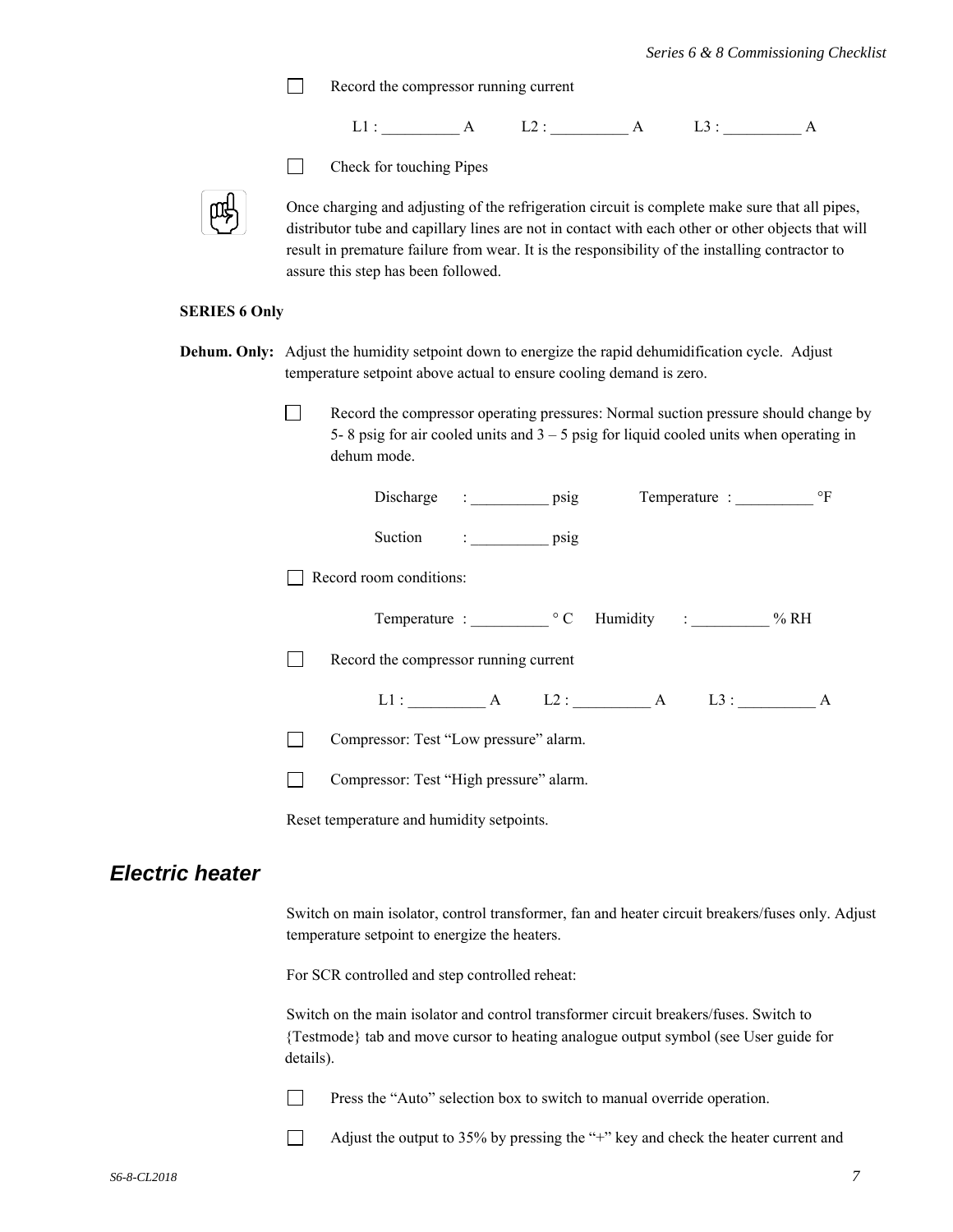record below.

- $\Box$  Adjust the output to 66% by pressing the "+" key and check the heater current and record below.
- Adjust the output to 100% by pressing the "+" key and check the heater current and record below.
- **Press the "Auto" selection box to return the output to automatic operation.**
- Record heaters running current below:

Note: Units with SCR reheat will demonstrate pulsating current. The pulse rate will change as the demand changes. This is normal.



Test "Heater overheat" alarm

Reset temperature setpoint.

#### *Humidifier*

Switch off the main power isolator.

 $\Box$  Check that humidifier water supply line is connected and supply water pressure is adequate.

Switch on main isolator and control transformer circuit breakers/fuses.

Switch on the fan circuit breaker and humidifier circuit breaker. Adjust the humidity setpoint to energize the humidifier.

Check humidifier fill valve operation (energizes after a 3 minute time delay).

Check humidifier water level control.

Record humidifier running current -  $L1$  :  $A$ 

 $L2:$  A

 $L3:$   $A(20 \text{ lb/hr units only})$ 

 Test "Boiler dirty" alarm. ( Change "Boiler Dirty T", see instructions in M52 User Guide, to "0"sec. Alarm should activate in approximately 4 minutes when the water is at high level).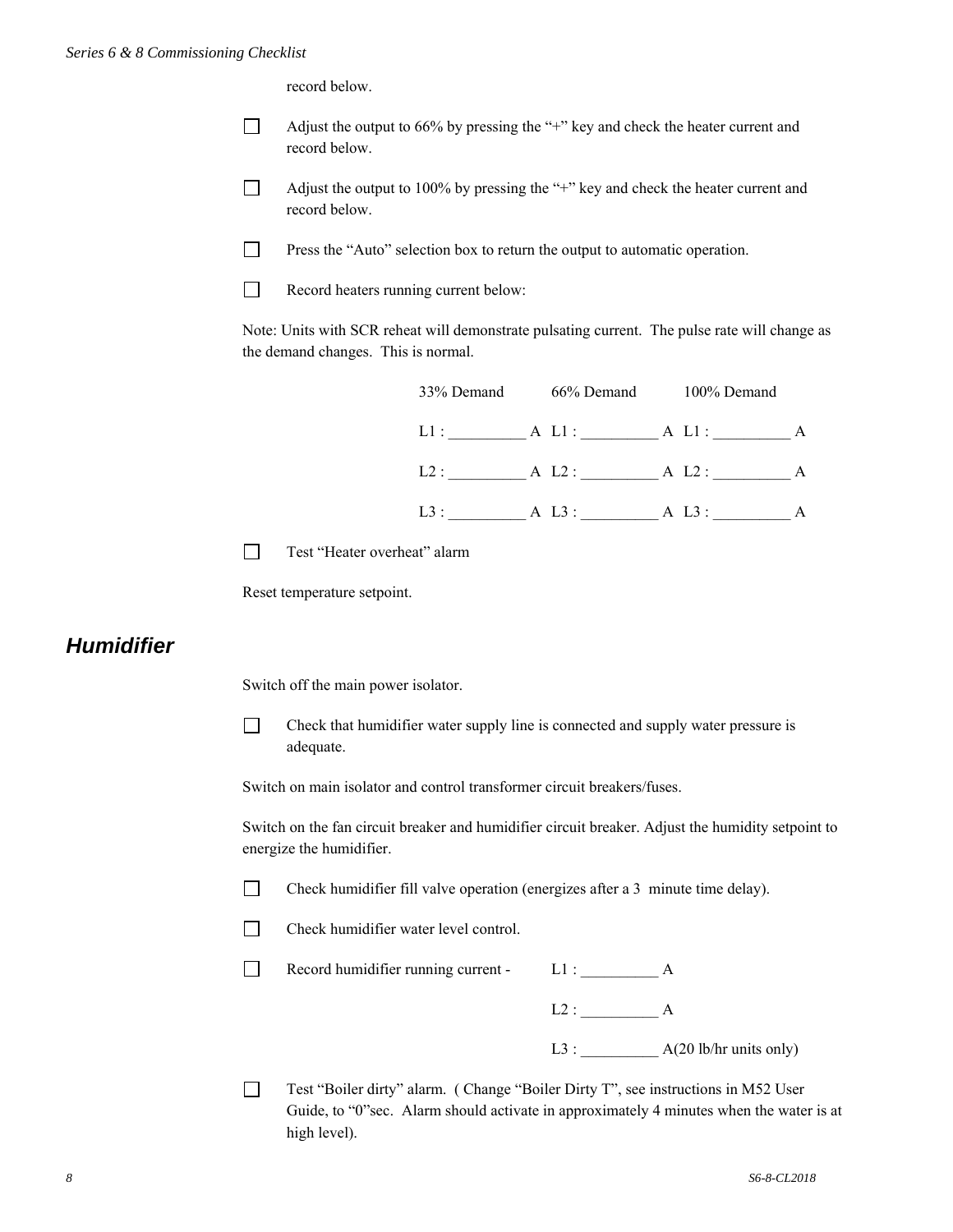Note: If Boiler Dirty Alarm activates during normal start-up the "Boiler Dirty T" default setting may need to be increased. See M52 User Guide.

Reset humidity setpoint and Boiler Dirty T

#### *Settings Summary*

The following tables summarize the settings in each page. Record the current settings. Use this as a reference in the future if any settings get changed. Record any new settings and keep record with the equipment.

| Page 3:             | Configuration 1 | Date:          |                      |                       |  |
|---------------------|-----------------|----------------|----------------------|-----------------------|--|
| <b>Description</b>  | Range           | <b>Default</b> | Units                | <b>Actual Setting</b> |  |
| No. of duty unit    | $1-16$          | 1              |                      |                       |  |
| *Temp. set point    | $12 - 30$       | 22             | $\rm ^{\circ}C$      |                       |  |
| *Temp. set point    | 53-86           | 72             | $\mathrm{^{\circ}F}$ |                       |  |
| Humid. Set point    | $30 - 80$       | 50             | % RH                 |                       |  |
| Ht/Dehum/Hum Fan    | 10-100          | 80             | $\frac{0}{0}$        |                       |  |
| <b>Standby Fan</b>  | $0 - 100$       | 10             | $\frac{0}{0}$        |                       |  |
| Cooling Min Fan     | 10-100          | 65             | $\frac{0}{0}$        |                       |  |
| Cooling Max Fan     | 10-100          | 90             | $\frac{0}{0}$        |                       |  |
| CW Valve Start - Pt | 10-100          | 20             | $\frac{0}{0}$        |                       |  |
| Discharge Set - Pt  | 10-500          | 275            | Ps                   |                       |  |
| Discharge Dead Bd   | $1-50$          | 10             | Ps                   |                       |  |
| Water Reg Min AO    | 10-100          | 20             | $\frac{0}{0}$        |                       |  |
| Comp Max Speed      | 0-7200          | 5400           | <b>RPM</b>           |                       |  |
| Comp Min Speed      | $0 - 7200$      | 1800           | <b>RPM</b>           |                       |  |
| Comp Hum Speed      | $0 - 7200$      | 3600           | <b>RPM</b>           |                       |  |

\*Display changes to °F when Temp Units on Page 3 settings is set to °F

| Page 4:                | Configuration 2                 |                 |         |                       |
|------------------------|---------------------------------|-----------------|---------|-----------------------|
| <b>Description</b>     | Range                           | <b>Default</b>  | Units   | <b>Actual Setting</b> |
| Baud rate              | 1200-19.2k                      | 9600            | bps     |                       |
| On/Off mode            | Local/Remote/Timer              | Local           |         |                       |
| Auto changeover        | 0-9999                          | 24              | hours   |                       |
| Warm-up period         | $0 - 180$                       | 120             | seconds |                       |
| Fan purge delay        | 0-9999                          | 120             | seconds |                       |
| Comp. elapse           | 30-300                          | 180             | seconds |                       |
| Comp. Min time         | 30-300                          | 180             | seconds |                       |
| Pos. start delay       | $0 - 600$                       | 180             | seconds |                       |
| Humid. Fault delay     | 0-9999                          | 900             | seconds |                       |
| Liquid H/L Fault delay | $0 - 60$                        | 60              | seconds |                       |
| *Temp. units           | $\rm ^{\circ} C/\rm ^{\circ} F$ | $\rm ^{\circ}C$ |         |                       |
| Sensor display         | Unit/Site                       | Unit            |         |                       |
| Language               | English/Chinese                 | English         |         |                       |
| Control Sensor         | Return/Supply/Mix               | Return          |         |                       |

\*Display changes to °F when Temp Units on Page 3 settings is set to °F

| Page 5:            | Configuration 3 |                |         |                       |
|--------------------|-----------------|----------------|---------|-----------------------|
| <b>Description</b> | Range           | <b>Default</b> | Units   | <b>Actual Setting</b> |
| *Temp. dead band   | 9-10            |                | $\circ$ |                       |
| *Relaxed band Temp | 0-20            |                | $\circ$ |                       |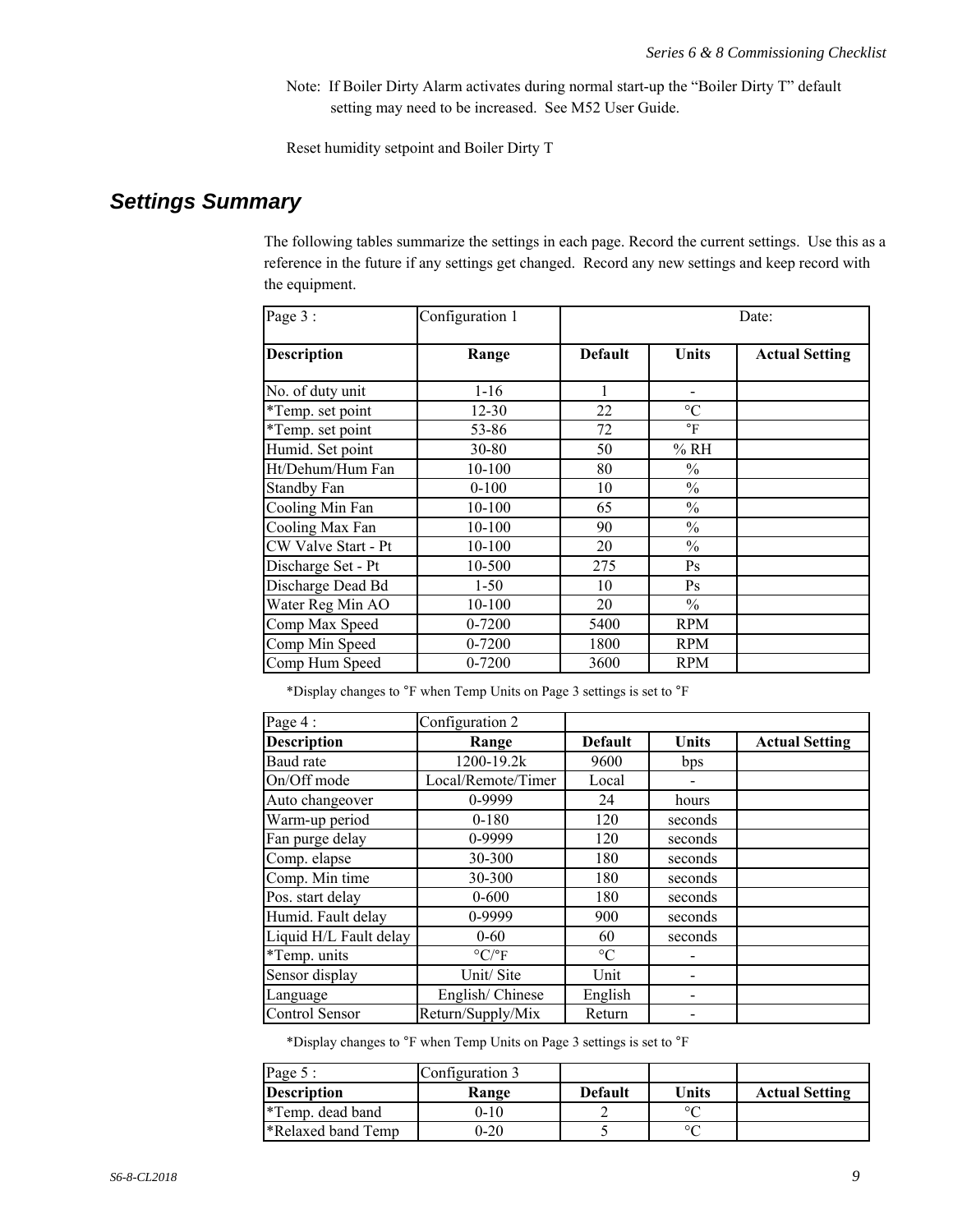#### *Series 6 & 8 Commissioning Checklist*

| *Temp. dead band     | $0 - 18$       | 4              | $\mathrm{^{\circ}F}$     |  |
|----------------------|----------------|----------------|--------------------------|--|
| *Relaxed band Temp   | $0 - 36$       | 9              | $\mathrm{^{\circ}F}$     |  |
| Hum. Dead band       | $0 - 30$       | 6              | %RH                      |  |
| Relaxed band Humid   | $0 - 50$       | 20             | %RH                      |  |
| *Prop. band Cool     | $1 - 10$       | $\overline{c}$ | $^{\circ}{\rm C}$        |  |
| *Prop. band Heat     | $1 - 10$       | $\overline{2}$ | $^{\circ}{\rm C}$        |  |
| *Prop. band Cool     | $2 - 18$       | $\overline{4}$ | $\mathbf{P}$             |  |
| *Prop. band Heat     | $2 - 18$       | $\overline{4}$ | $\mathrm{^{\circ}F}$     |  |
| Prop. band Humid     | $2 - 10$       | $\overline{3}$ | %RH                      |  |
| Prop. band Dehum     | $2 - 10$       | 3              | %RH                      |  |
| Temp. I-time         | 1-6000         | 1800           | seconds                  |  |
| Humid. I-time        | 1-6000         | 1800           | seconds                  |  |
| Temp. D-time         | $0 - 61$       | 15             |                          |  |
| Humid. D-time        | $0 - 94$       | 15             | $\overline{a}$           |  |
| Humid. Control       | Enable/Disable | Enable         | $\overline{\phantom{0}}$ |  |
| Reheat Control       | Enable/Disable | Enable         | $\overline{\phantom{0}}$ |  |
| Dehum. Control       | Enable/Disable | Enable         | $\overline{\phantom{a}}$ |  |
| Free Cooling Control | Enable/Disable | Disable        | $\overline{\phantom{0}}$ |  |
| *Free Cooling T/D    | $3 - 7$        | $\overline{3}$ | $\rm ^{\circ}C$          |  |
| *Free Cooling H/L    | $4 - 12$       | 7.2            | $\rm ^{\circ}C$          |  |
| *Free Cooling T/D    | $6 - 14$       | 6              | $\mathrm{^{\circ}F}$     |  |
| *Free Cooling H/L    | 39-54          | 45             | $\mathrm{^{\circ}F}$     |  |
| Damper end switch    | 30-180         | 30             | seconds                  |  |
| delay                |                |                |                          |  |
| Temp Control         | Avg/Max        | Avg            |                          |  |

\*Display changes to °F when Temp Units on Page 3 settings is set to °F

| Page 6:            | Configuration 4      |                  |                      |                       |
|--------------------|----------------------|------------------|----------------------|-----------------------|
| <b>Description</b> | Range                | <b>Default</b>   | <b>Units</b>         | <b>Actual Setting</b> |
| System Type        | CHW/Single/Dual      | Dual             |                      |                       |
| Control Mode       | Auto/Manual          | Auto             |                      |                       |
| Restart delay      | 0-9999               | 10               | seconds              |                       |
| Network address    | $1-99$               | 1                | $\mathbf{F}$         |                       |
| Sensor Mode        | Local/Remote/Disable | Local            |                      |                       |
| Heater Min. On     | $0 - 100$            | $\boldsymbol{0}$ | $\frac{0}{0}$        |                       |
| Cool Min. On       | $0 - 100$            | $\mathbf{0}$     | $\frac{0}{0}$        |                       |
| *R. Temp Hi limit  | $12 - 37$            | 30               | $\overline{C}$       |                       |
| *R. Temp Low limit | $5 - 30$             | 15               | $^{\circ}{\rm C}$    |                       |
| *R. Temp Hi limit  | 53-99                | 86               | $\circ$ F            |                       |
| *R. Temp Low limit | 41-86                | 59               | $\mathrm{^{\circ}F}$ |                       |
| R. Humid. Hi limit | 50-90                | 70               | %RH                  |                       |
| R. Humid Lo limit  | $20 - 50$            | 30               | %RH                  |                       |
| *S. Temp Hi limit  | $12 - 37$            | 30               | $^{\circ}{\rm C}$    |                       |
| *S. Temp Low limit | $5 - 30$             | 15               | $\rm ^{\circ}C$      |                       |
| *S. Temp Hi limit  | 53-99                | 86               | $\mathrm{^{\circ}F}$ |                       |
| *S. Temp Low limit | 41-86                | 59               | $\mathrm{^{\circ}F}$ |                       |
| S. Humid. Hi limit | 50-90                | 70               | %RH                  |                       |
| S. Humid Lo limit  | 20-50                | 30               | %RH                  |                       |
| Volt Hi limit      | 102-120              | 115              | $\frac{0}{0}$        |                       |
| Volt Low limit     | 80-98                | 85               | $\frac{0}{0}$        |                       |
| Volt adjust        | 80-120               | 100              | $\frac{0}{0}$        |                       |
| *R. temp offset    | $+5/-5$              | $\boldsymbol{0}$ | $\rm ^{\circ}C$      |                       |
| *R. temp offset    | $+10/-10$            | $\boldsymbol{0}$ | $\,^{\circ}{\rm F}$  |                       |
| R. hum offset      | $+10/-10$            | $\overline{0}$   | %RH                  |                       |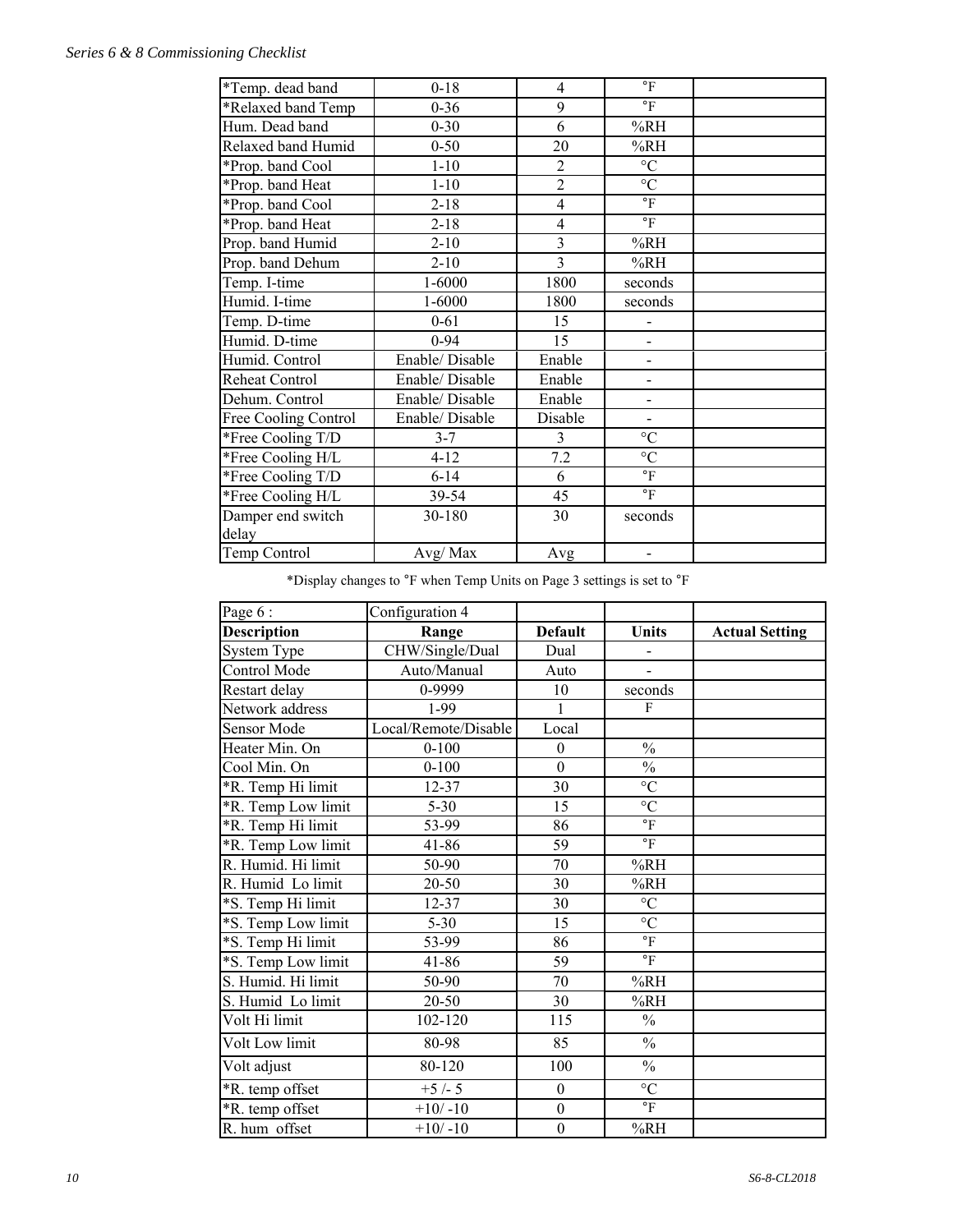| *S. temp offset   | $\overline{\phantom{a}}$ | $\circ$          |  |
|-------------------|--------------------------|------------------|--|
| *S. temp offset   | +10/ -10                 | $\circ$ $\Gamma$ |  |
| hum offset<br>IS. | $-10$<br>$+10/$          | %RH              |  |

\*Display changes to °F when Temp Units on Page 3 settings is set to °F

| Page 7:                   | Configuration 5              |                          |                          |                       |
|---------------------------|------------------------------|--------------------------|--------------------------|-----------------------|
| <b>Description</b>        | Range                        | <b>Default</b>           | Units                    | <b>Actual Setting</b> |
| *Max Superheat Temp       | $2 - 20$                     | 10                       | $\rm ^{\circ}C$          |                       |
| *Max Superheat Temp       | 36-68                        | 50.0                     | $\overline{\mathbf{F}}$  |                       |
| *Min Superheat Temp       | $1 - 10$                     | 7                        | $\rm ^{\circ}C$          |                       |
| *Min Superheat Temp       | 34-50                        | 44.6                     | $\circ$ F                |                       |
| *Dehum SH offset          | $1-10$                       | 6                        | $\overline{C}$           |                       |
| *Dehum SH offset          | $34 - 50$                    | 42.8                     | $\mathrm{^{\circ}F}$     |                       |
| E TX Max Step             | $0 - 750$                    | 450                      | $\overline{\phantom{0}}$ |                       |
| E TX Min Step             | $0 - 750$                    | 100                      | $\blacksquare$           |                       |
| Valve Adjust Time         | $10 - 360$                   | 60                       | seconds                  |                       |
| <b>Initial Valve Step</b> | $0 - 750$                    | 250                      |                          |                       |
| Low Pressure Reset        | 20-100                       | 60                       | ps1                      |                       |
| E TX Valve Step           | $2 - 20$                     | $\overline{4}$           |                          |                       |
| Comp1 VFD Speed           | 1200-7200                    | $\boldsymbol{0}$         | rpm                      |                       |
| Comp 2 VFD Speed          | 1200-7200                    | $\boldsymbol{0}$         | rpm                      |                       |
| Fan Run Time Reset        |                              |                          |                          |                       |
| Comp 1 Run Time Reset     |                              |                          |                          |                       |
| Comp 2 Run Time Reset     | -                            |                          | -                        |                       |
| Heater 1 Run Time Reset   | -                            |                          | -                        |                       |
| Heater 2 Run Time Reset   | $\qquad \qquad \blacksquare$ | $\overline{\phantom{0}}$ | $\frac{1}{2}$            |                       |
| Heater 3 Run Time Reset   |                              |                          |                          |                       |
| Humid Run Time Reset      |                              |                          |                          |                       |

\*Display changes to °F when Temp Units on Page 3 settings is set to °F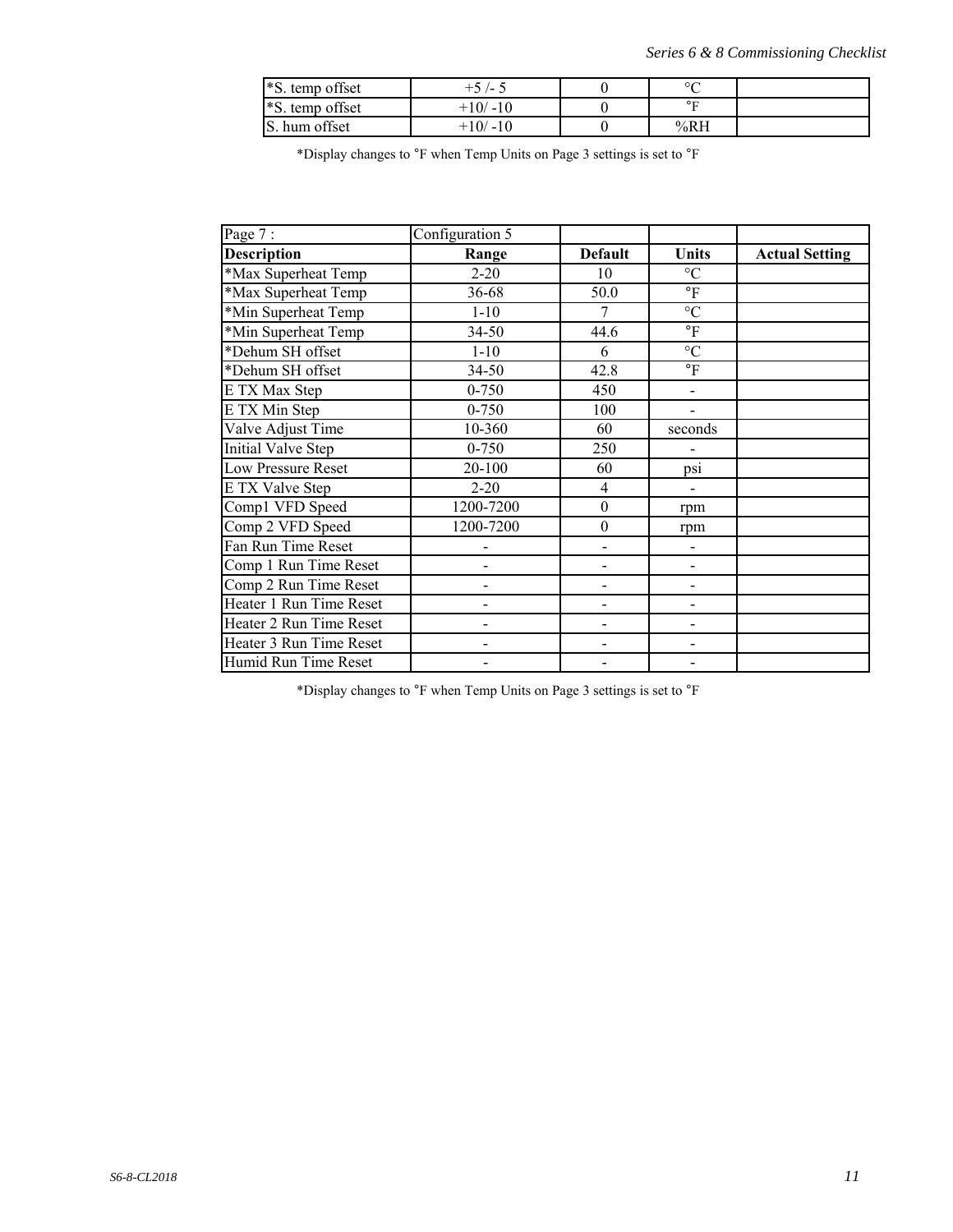### *Special Notes on Site Conditions:*



Use the space provided to record site conditions or aspects of the installation that you feel may pose a concern for the unit's proper operation. For example: Absence of adequate load, poor air flow, air short circuiting or obstructions, poor duct design, raised floor height, other cooling equipment in the space etc. Continued unit operation with improper conditions will void the manufacturer's warranty and may damage the equipment, or result in a reduced operating life of some components, leading to early equipment failure. Please contact our office at 1-800- 648-2584